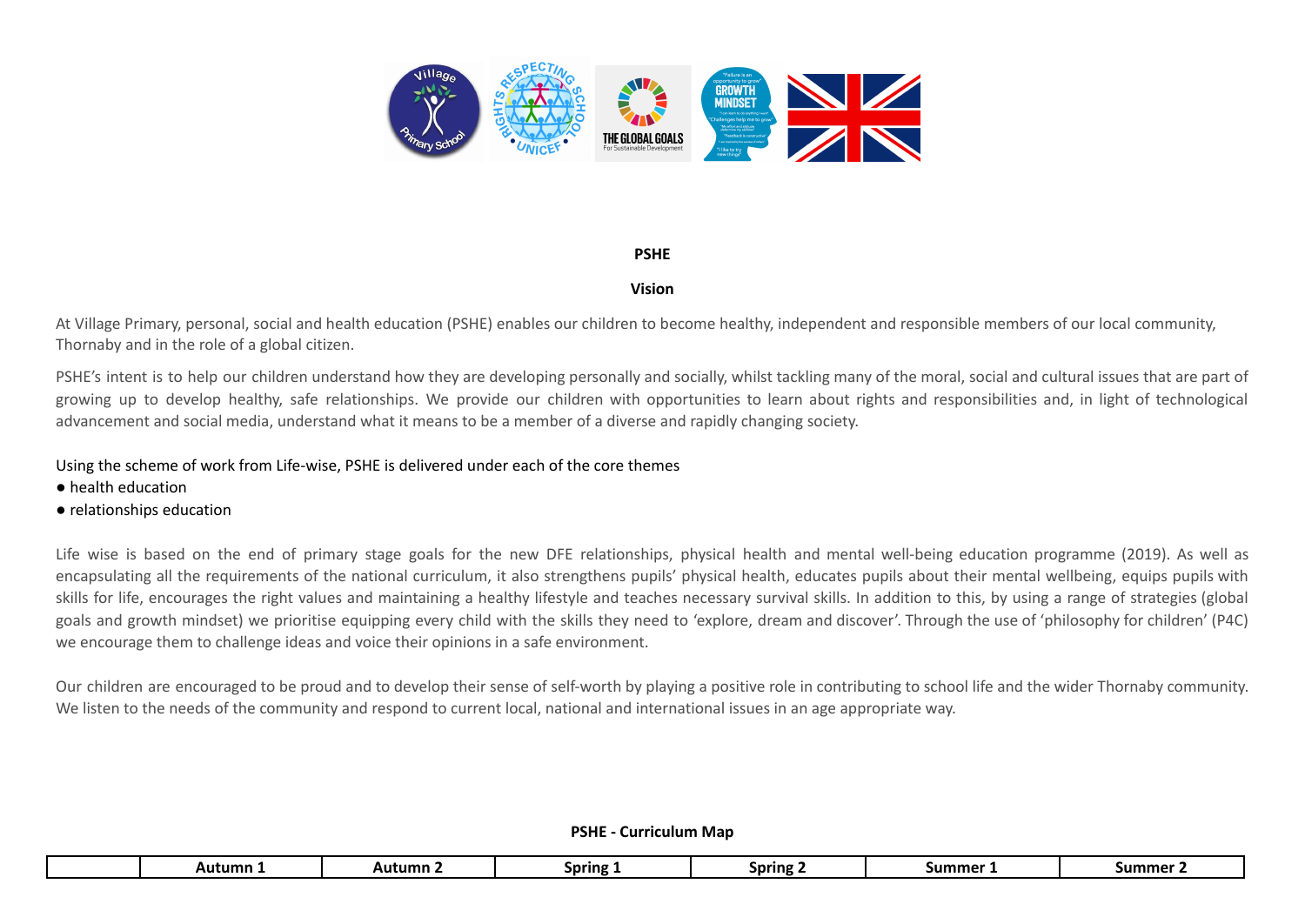

| Key               | * Survival * Well-being * Lifestyle * Life prep * Sex education (RSE) * Drugs awareness *                                                                                                                                                                 |                                                                                  |                                                                                                                                                                                                                                                                        |                                                                                                                   |                                                                                                                                                                     |                                                                                                                                                    |  |
|-------------------|-----------------------------------------------------------------------------------------------------------------------------------------------------------------------------------------------------------------------------------------------------------|----------------------------------------------------------------------------------|------------------------------------------------------------------------------------------------------------------------------------------------------------------------------------------------------------------------------------------------------------------------|-------------------------------------------------------------------------------------------------------------------|---------------------------------------------------------------------------------------------------------------------------------------------------------------------|----------------------------------------------------------------------------------------------------------------------------------------------------|--|
| Year 1            | <b>Braving the weather</b><br><b>Road safety</b><br><b>Emergency services</b><br>Global goal 13                                                                                                                                                           | <b>Communication</b><br><b>Trust</b><br><b>Firework safety</b><br>Global goal 16 | <b>Safety symbols</b><br><b>Food and what not to</b><br>eat<br><b>Water safety</b><br><b>Global goal 3</b>                                                                                                                                                             | My body belongs to<br>me<br><b>Caring for animals</b><br><b>Animals and our</b><br>lives<br><b>Global goal 15</b> | <b>Caring for nature</b><br><b>Signalling and sign</b><br>language<br>Save our earth!<br><b>Global goal 13</b>                                                      | <b>Grow your own!</b><br><b>Running out of</b><br><b>resources</b><br><b>Recycling and waste</b><br><b>Global goal 13</b><br><b>Global goal 12</b> |  |
| <b>End points</b> | I can identify<br>$\bullet$<br>what resources I<br>need for different<br>types of weather<br>I understand the<br>$\bullet$<br>importance of<br>road safety<br>I can talk about<br>different types of<br>emergency<br>services and how<br>they can help me | I know whom a<br>safe person to talk<br>to is.                                   | I can identify<br>different types of<br>safety symbols<br>I can talk about the<br>$\bullet$<br>effect different<br>foods can have on<br>my body<br>I understand the<br>$\bullet$<br>importance of<br>water safety and<br>how I can keep<br>myself safe around<br>water | I understand how<br>$\bullet$<br>to treat animals.                                                                | I understand how<br>to care for nature.<br>I know why sign<br>$\bullet$<br>language is<br>important.<br>I can talk about<br>$\bullet$<br>ways to save the<br>earth. | • I can talk about<br>unsustainable<br>resources.<br>I can tell you why<br>$\bullet$<br>recycling is<br>important.                                 |  |
| Year 2            | <b>Happiness</b>                                                                                                                                                                                                                                          | <b>Feeling sad</b>                                                               | <b>Personal goal setting</b>                                                                                                                                                                                                                                           | My body is growing                                                                                                | <b>Fight or flight</b>                                                                                                                                              | <b>Environment</b>                                                                                                                                 |  |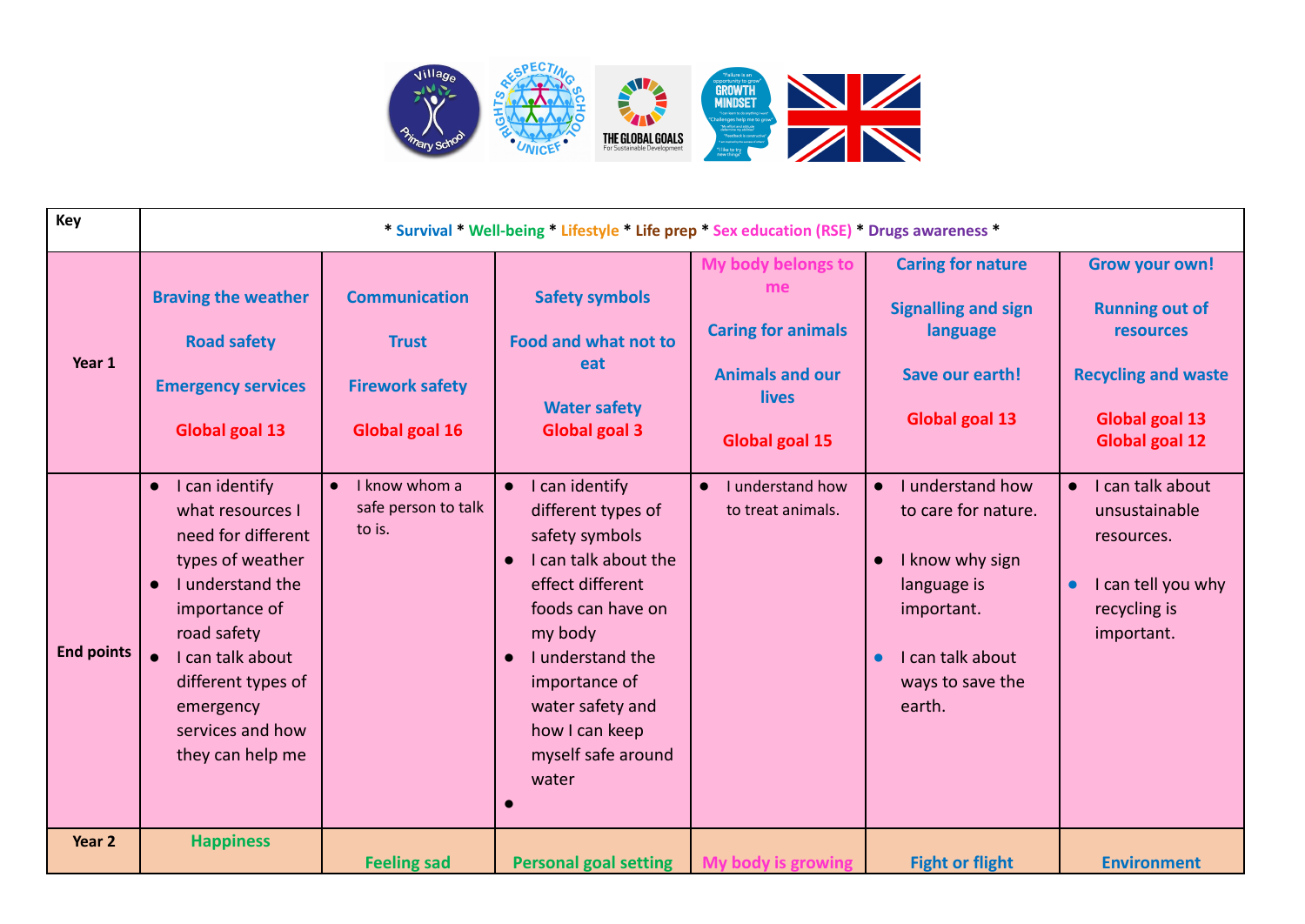

| <b>Forest</b><br>survival<br>navigation | It's okay not to be<br>okay<br>Anger - difficult<br>feelings and<br>behaviour                                                                                                                                                            | A problem shared is<br>a problem halved<br><b>Dealing with loss</b> | The art of failure<br><b>Relaxation</b>                                                                                                                                                                                                                                                                                                                           | <b>Fire safety</b><br>First aid/cpr<br><b>Global goal 3</b>                                                  | <b>Desert island</b><br><b>Medicines and drugs</b><br><b>Global goal 3</b>                                                                                                                                      | <b>Wildlife</b><br><b>Cyber safety</b><br><b>Global goal 13</b>                                                                                                                                                                                                                                                                                     |
|-----------------------------------------|------------------------------------------------------------------------------------------------------------------------------------------------------------------------------------------------------------------------------------------|---------------------------------------------------------------------|-------------------------------------------------------------------------------------------------------------------------------------------------------------------------------------------------------------------------------------------------------------------------------------------------------------------------------------------------------------------|--------------------------------------------------------------------------------------------------------------|-----------------------------------------------------------------------------------------------------------------------------------------------------------------------------------------------------------------|-----------------------------------------------------------------------------------------------------------------------------------------------------------------------------------------------------------------------------------------------------------------------------------------------------------------------------------------------------|
| <b>End points</b>                       | I know why happiness is important.<br>I know what to do when we're not<br>okay.<br>I know what to do when I'm not okay.<br>I look at ways that can help me cope<br>$\bullet$<br>with the loss of a loved one.<br>I know what sadness is. |                                                                     | I know how to set personal goals.<br>$\bullet$<br>I know what is important when Iset<br>personal goals<br>I understand the reasons why failure is<br>$\bullet$<br>important.<br>I know how relaxation can help me.<br>I know how humans grow and develop.<br>$\bullet$<br>I know about the 3 Ps when we talk<br>about fire safety: Prevent, Plan and<br>Practice. |                                                                                                              | $\bullet$<br>is.<br>$\bullet$<br>conditions.<br>$\bullet$<br>$\bullet$<br>I understand how plastic can cause<br>$\bullet$<br>problems for our planet<br>$\bullet$<br>wildlife in your area.<br>and used online. | I know what the 'fight or flight' response<br>I know that sometimes people have to<br>learn to survive in difficult situations or<br>I understand what drugs and medicines<br>are and how they can be used to help us.<br>I understand how to keep myself safe.<br>I know how you can help endangered<br>I know that information and data is shared |
| Year 3                                  | <b>Relationships with</b><br><b>others</b><br><b>Helping others to get</b><br>help<br><b>Growth mindset</b>                                                                                                                              | <b>Mindfulness</b><br>Self-image<br><b>Anxiety</b>                  | <b>Stress</b><br><b>Problem solving and</b><br>time management<br>Self-worth                                                                                                                                                                                                                                                                                      | My body, your body<br><b>Renewable energy</b><br>Living with little<br>Global goal 1<br><b>Global goal 3</b> | <b>Playing outside</b><br><b>Dares and crazes</b><br><b>Bullying and teasing</b>                                                                                                                                | <b>Safety at home</b><br><b>Honesty</b><br><b>Young carers</b><br><b>Global goal 10</b>                                                                                                                                                                                                                                                             |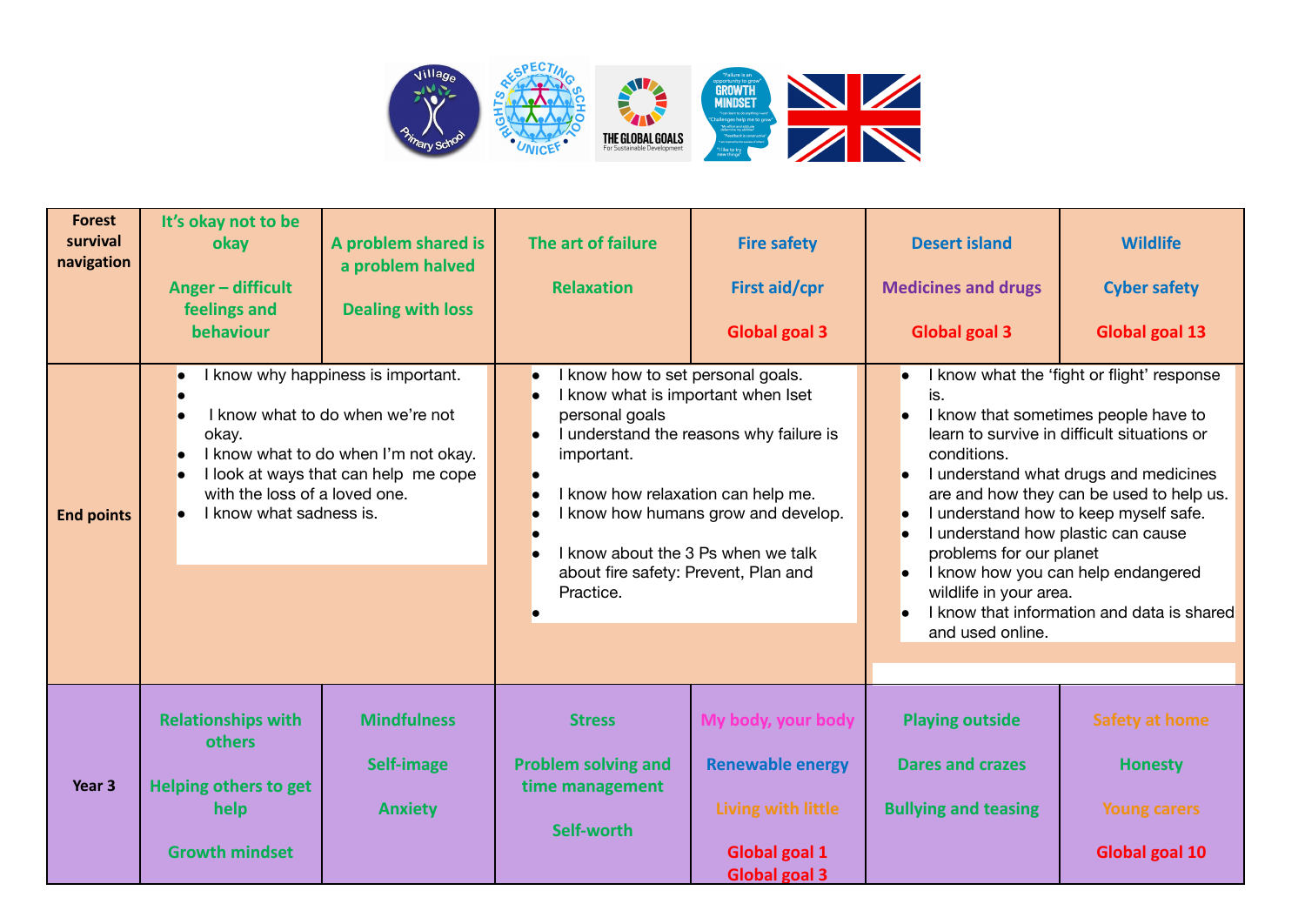

|                   | I can identify<br>$\bullet$<br>different<br>types of<br>relationships.<br>I know how I<br>can build my | $l$ can<br>$\bullet$<br>understand<br>what<br>mindfulness<br>is.<br>I know what<br>$\bullet$                 | I can identify times<br>$\bullet$<br>when I or others<br>may feel stressed.<br>I understand what<br>$\bullet$<br>time-management<br>is. | <b>Global goal 13</b><br>I can identify<br>bones in my<br>body.<br>I can identify<br>sources of<br>renewable          | I can explain the<br>$\bullet$<br>positive impact<br>being outside has<br>on my body<br>I can make the right<br>$\bullet$<br>choices | I can identify<br>$\bullet$<br>different hazards<br>in my home<br>I understand the<br>$\bullet$<br>importance of<br>honestly     |
|-------------------|--------------------------------------------------------------------------------------------------------|--------------------------------------------------------------------------------------------------------------|-----------------------------------------------------------------------------------------------------------------------------------------|-----------------------------------------------------------------------------------------------------------------------|--------------------------------------------------------------------------------------------------------------------------------------|----------------------------------------------------------------------------------------------------------------------------------|
| <b>End points</b> | growth<br>mindset.<br>I can help<br>$\bullet$<br>others<br>appropriately.                              | self-image is<br>and how it<br>can be<br>affected.<br>I can identify<br>times when I<br>may feel<br>anxious. | can overcome<br>self-worth.                                                                                                             | energy<br>I can talk about<br>$\bullet$<br>an acceptable<br>standards of<br>living                                    | I understand the<br>$\bullet$<br>impact of unkind<br>words and actions                                                               | I can explain the<br>$\bullet$<br>role of a young<br>carer                                                                       |
| Year 4            | <b>Respect</b><br><b>Problem solving and</b><br>resourcefulness<br>Leadership                          | A balanced diet<br><b>Healthy eating</b><br>The importance of<br>physical activity                           | <b>Where does my food</b><br>come from?<br><b>Sleep</b><br><b>Screen time</b><br><b>Global goal 3</b>                                   | <b>Keeping my body</b><br>safe<br><b>Vaccinations and</b><br>disease<br><b>Food allergies</b><br><b>Global goal 3</b> | <b>Food hygiene</b><br><b>Drinking and driving</b><br><b>Panic attacks</b><br><b>Global goal 3</b><br>Global goal 16                 | <b>Taking care of our</b><br>elderly<br><b>Alzheimer's and</b><br>dementia<br><b>Going into hospital</b><br><b>Global goal 3</b> |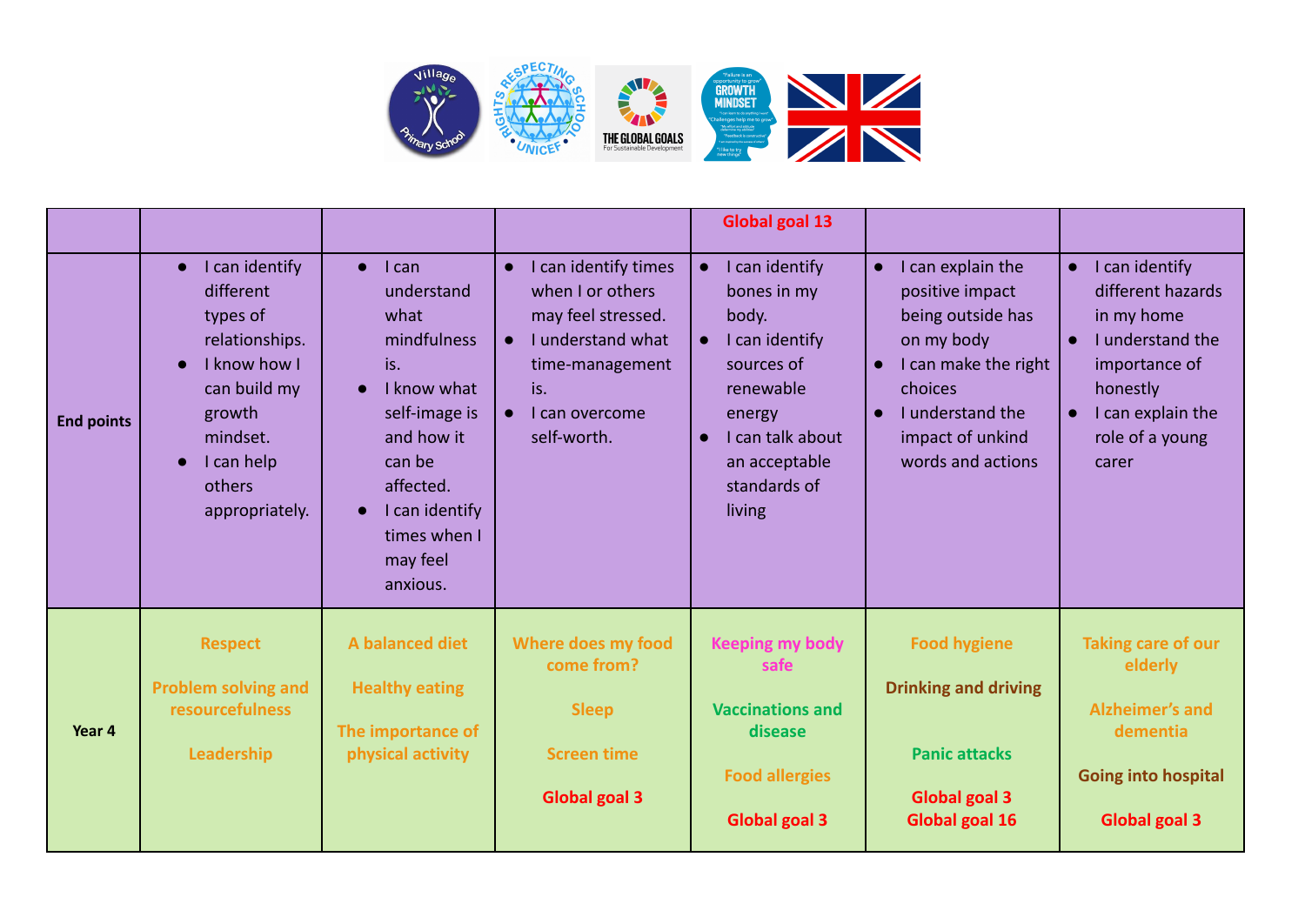

| <b>End points</b> | • I know what<br>respect is and<br>why this is<br>important when<br>working with<br>others<br>• I know what<br>qualities make a<br>good leader | · I understand<br>how exercise<br>supports the<br>function of the<br>human body.<br>$\bullet$ I know that a<br>balanced diet<br>supports the<br>function of the<br>human body<br>• I know what<br>physical activity<br>is | • I know how much<br>sleep we should get<br>• I know how screen<br>time can affect us<br>mentally | • I know what I can<br>do when someone<br>makes me feel<br>uncomfortable<br>• I know how to<br>keep my body safe            | • I understand why we<br>sometimes don't feel<br><b>OK</b><br>• I know how drinking<br>can affect people    | • I know how to take<br>care of others<br>• I know what going<br>into hospital might<br>involve |
|-------------------|------------------------------------------------------------------------------------------------------------------------------------------------|---------------------------------------------------------------------------------------------------------------------------------------------------------------------------------------------------------------------------|---------------------------------------------------------------------------------------------------|-----------------------------------------------------------------------------------------------------------------------------|-------------------------------------------------------------------------------------------------------------|-------------------------------------------------------------------------------------------------|
| Year 5            | <b>Learning</b><br><b>Resilience</b><br><b>Teamwork</b>                                                                                        | <b>Dealing with</b><br>adversity<br><b>Responsibility and</b><br>inspiration<br><b>Body language and</b><br>communication                                                                                                 | You get out what you<br>put into life<br><b>Communicating</b><br>effectively<br>The digital world | <b>Respecting others -</b><br>boundaries and<br><b>beliefs</b><br>My body changes<br><b>The NHS</b><br><b>Global goal 3</b> | <b>Supporting the</b><br>community<br><b>Saving money</b><br><b>Borrowing money</b><br><b>Global goal 3</b> | <b>Junk food</b><br><b>Nutritional values</b><br>The human body<br><b>Global goal 3</b>         |
| <b>End points</b> | I know how to<br>$\bullet$<br>practise resilience<br>in relationships                                                                          | I know how to<br>$\bullet$<br>identify bullying,<br>teasing or                                                                                                                                                            | I know that<br>$\bullet$<br>effective<br>communication can<br>keep me safe                        | I know how the<br>$\bullet$<br>NHS can support<br>parents/carers to                                                         | I know how to<br>$\bullet$<br>make responsible<br>decisions about<br>saving money                           | I know that I have<br>$\bullet$<br>a responsibility to<br>keep myself<br>healthy and that       |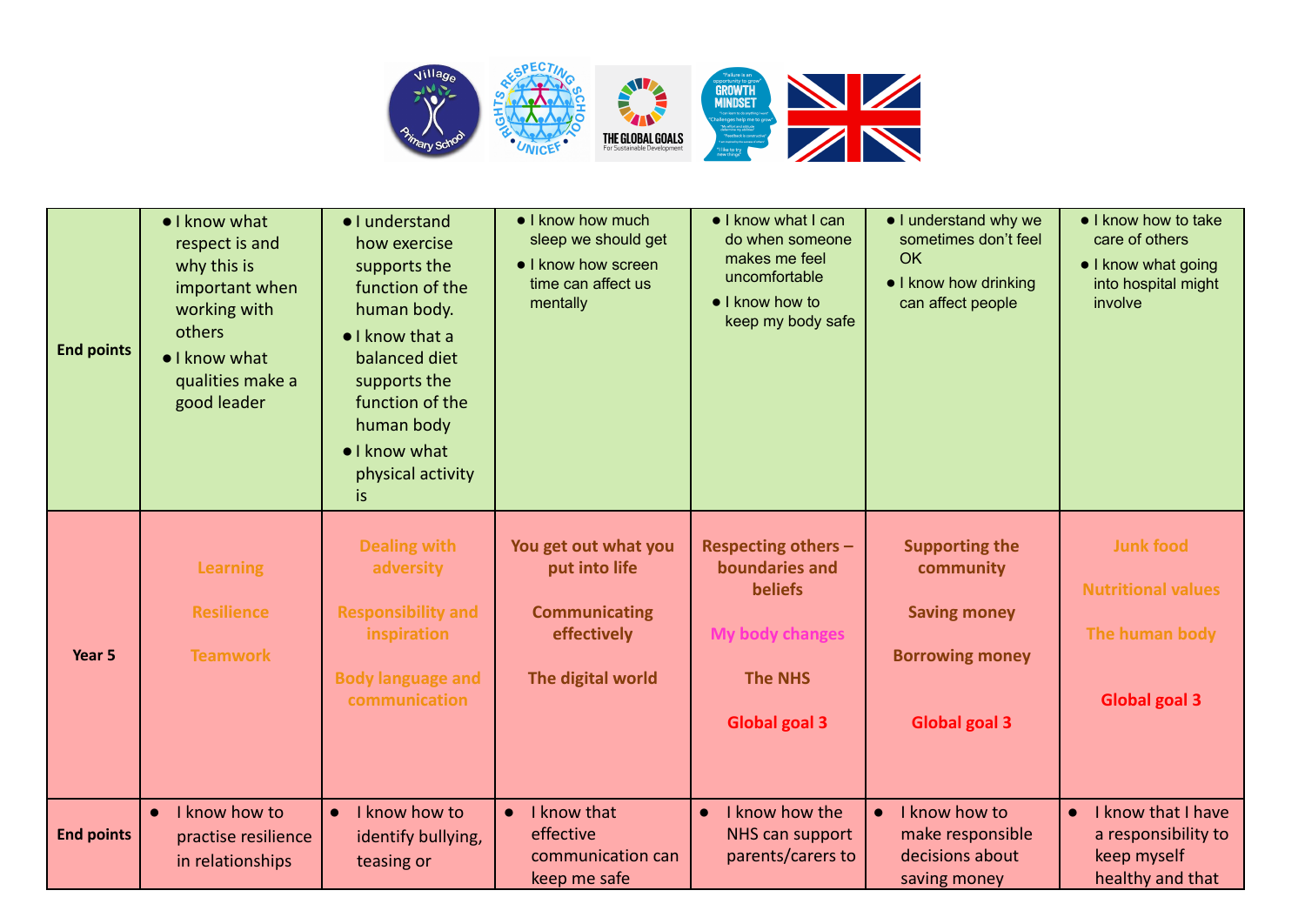

|                   | and to keep<br>working at them<br>I know the<br>$\bullet$<br>qualities needed<br>to be a good<br>team player                                                       | pressure and<br>how to report a<br>problem                                 | I know that<br>$\bullet$<br>friendships can be<br>made through<br>being kind and by<br>showing acts of<br>kindness and by<br>spending time with<br>others<br>I know that too<br>$\bullet$<br>much time spent in<br>the digital world<br>can cause damage<br>to my health | look after my<br>health<br>I know that<br>$\bullet$<br>families all look<br>different in<br>Thornaby<br>I can talk about<br>mood swings in<br>puberty | I know how to work<br>$\bullet$<br>alongside others<br>with a common<br>goal                               | too much junk<br>food is unhealthy<br>I know that my<br>mind should not<br>be inactive for a<br>long time and<br>how to improve<br>my physical<br>activity |
|-------------------|--------------------------------------------------------------------------------------------------------------------------------------------------------------------|----------------------------------------------------------------------------|--------------------------------------------------------------------------------------------------------------------------------------------------------------------------------------------------------------------------------------------------------------------------|-------------------------------------------------------------------------------------------------------------------------------------------------------|------------------------------------------------------------------------------------------------------------|------------------------------------------------------------------------------------------------------------------------------------------------------------|
| Year 6            | <b>From learning to</b><br>working<br>How to write a cv<br>Entrepreneurship/<br><b>Enterprise and</b><br><b>business</b><br><b>Global goal 8</b><br>Global goal 11 | The power of<br>negotiation<br>The government<br>The law<br>Global goal 16 | The organisation of life<br><b>Tax</b><br><b>Banks</b><br><b>Global goal 8</b>                                                                                                                                                                                           | <b>Pensions</b><br><b>My amazing body</b><br>Drugs, alcohol and<br>smoking<br><b>Global goal 3</b>                                                    | <b>Sport and racism</b><br><b>Radicalisation</b><br><b>Terrorism and keeping</b><br>safe<br>Global goal 16 | <b>Carrying weapons</b><br><b>Gambling and debt</b><br><b>Public transport</b><br><b>Global goal 16</b>                                                    |
| <b>End points</b> | I know how exam results can help us to<br>reach our career goals.<br>I know about how to become an<br>entrepreneur.                                                |                                                                            | works.<br>it is for.                                                                                                                                                                                                                                                     | I know about tax, why we pay it and how it<br>I know about National Insurance and what                                                                | people may want them scrapped.<br>to participate in open and respectful                                    | I can appreciate that Human Rights are<br>often seen as controversial and that some<br>I am able to develop skills and knowledge                           |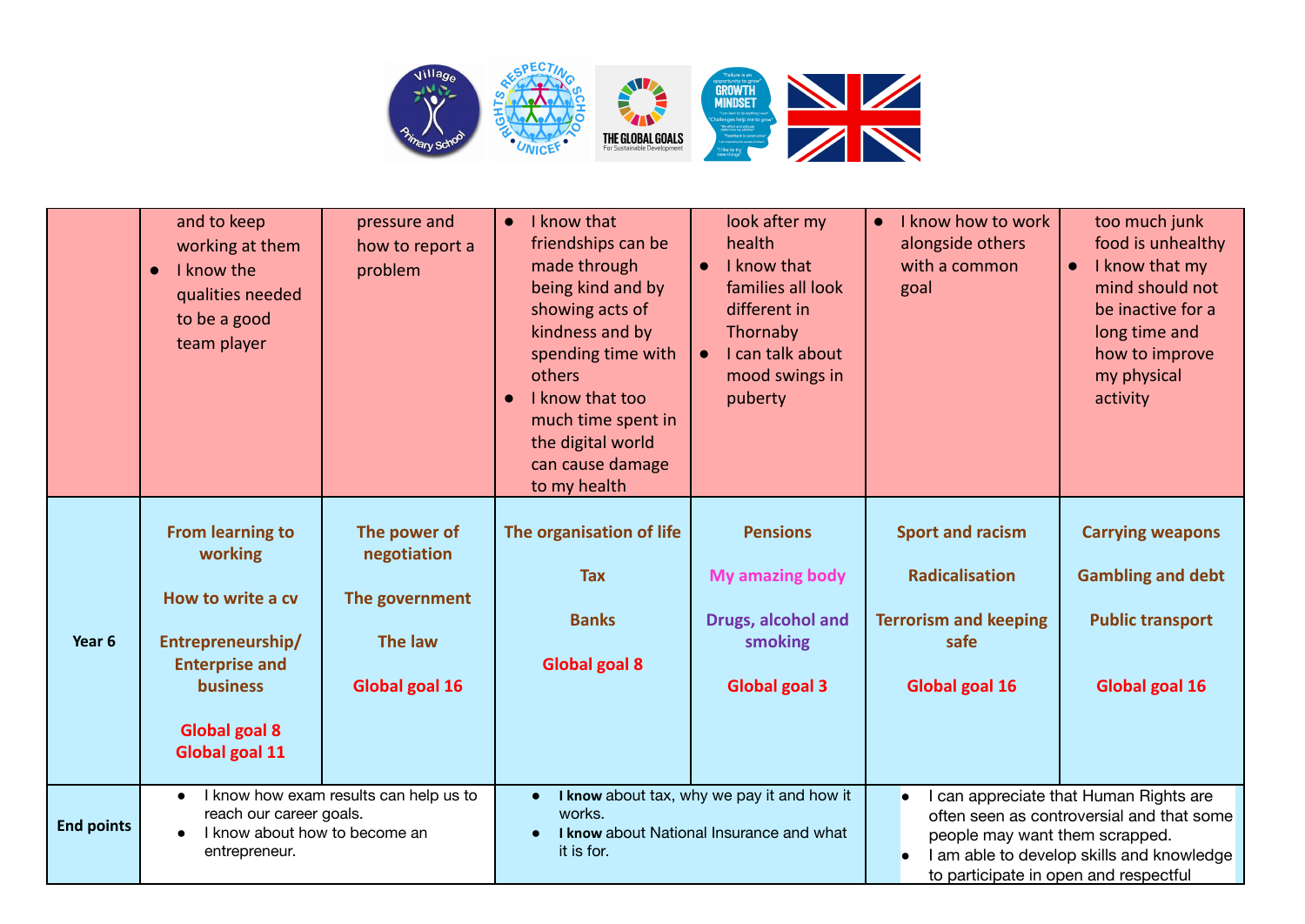

- I know about what we might need to build our own business.
- I understand what needs to be included in a CV.
- I know about how laws have been changed in the past.
- I know how a law is made and the consequences of not following laws.
- I know about how youth activism can challenge any imbalance in power.
- I know who the current main political parties are.
- I know who the current Prime Minister is.
- I am understand the roles and responsibilities of the Government.
- I understand why it is important to have an organised life.
- I know about the ways in which we could organise our life.
- I can identify some national banks.
- I understand why banks are important in our lives.
- I know about how banks work and why we need them.
- I understand how to pay into a pension and know how it works.
- I understand what a pension is.
- I know why having a pension is important.
- I understand intimate relationships.
- I know what is needed in intimate relationships.
- I understand relationships.
- I know what consent is.
- I understand that substances like alcohol and tobacco have an effect on the human body.
- I understand the risks and consequences of using substances such as alcohol and tobacco.
- I know who they can trust and to be able to say 'no' to peer pressure.
- I understand what drugs and substances are.
- I understand how to keep themselves safe.
- I know who to talk to if they are concerned about their health or the health of someone they know.
- I know the 'positive' and negative effects that drugs have on our bodies and minds.

dialogue and debate about universal rights.

- I can appreciate that Human Rights are often seen as controversial and that some people may want them scrapped;
- I am able to develop skills and knowledge to participate in open and respectful dialogue and debate about universal rights.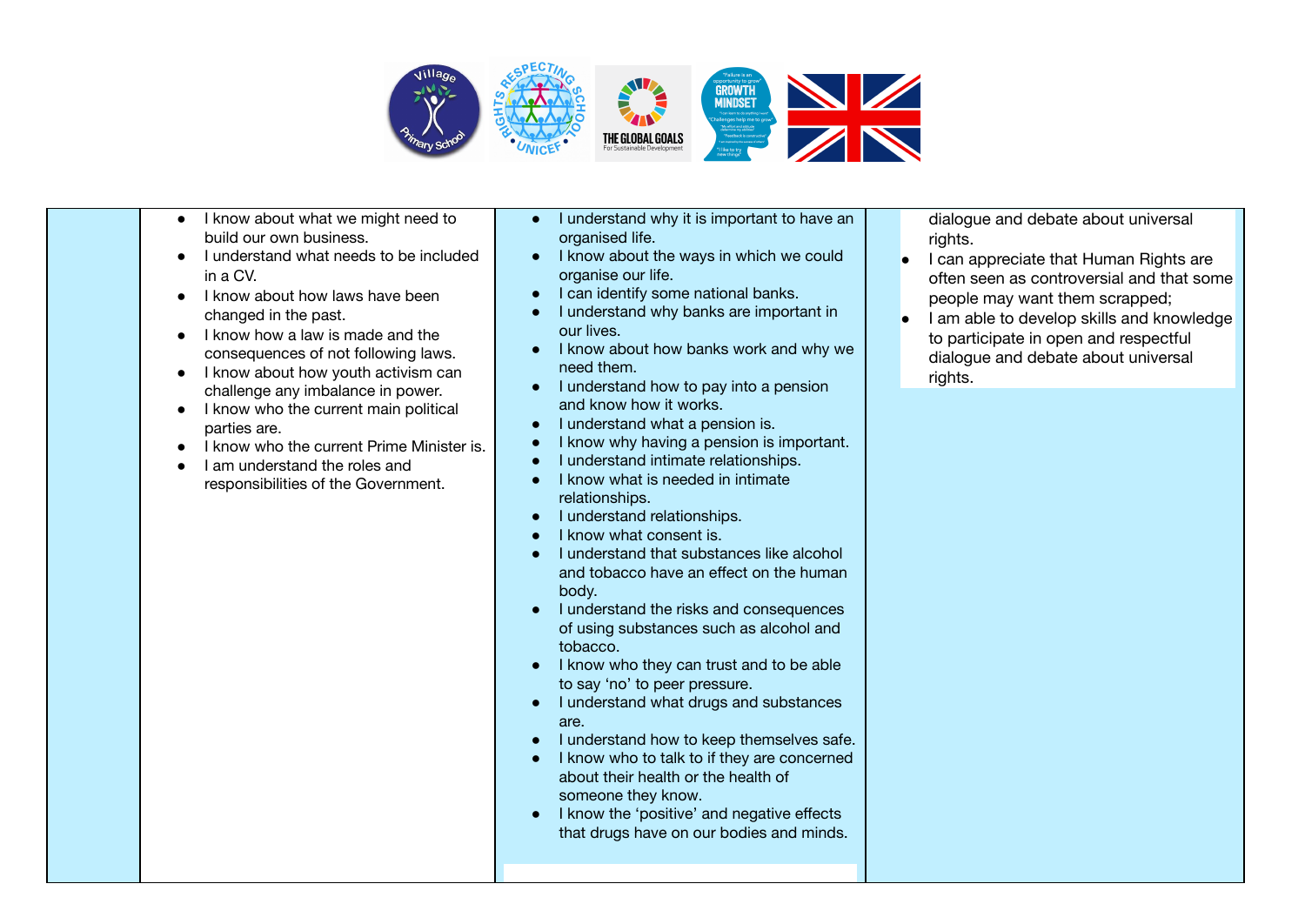

**Skills Ks1 And Ks2** • That others' families, either in school or in the wider world, sometimes look different from their family, but that they should respect those differences **and know that other children's families are also characterised by love and care** • How to recognise if family relationships are making them feel unhappy or unsafe, and how to seek help or advice from others if needed • How important friendships are in making us feel happy and secure, and how people choose and make friends • The characteristics of friendships, including mutual respect, truthfulness, trustworthiness, loyalty, kindness, generosity, trust, sharing interests and **experiences and support with problems and difficulties** • How to recognise who to trust and who not to trust, how to judge when a friendship is making them feel unhappy or uncomfortable, managing **conflict, how to manage these situations and how to seek help or advice from others, if needed** • The importance of respecting others, even when they are very different from them (for example, physically, in character, personality or backgrounds). **or make different choices or have different preferences or beliefs ● The conventions of courtesy and manners ● The importance of self-respect and how this links to their own happiness** • About different types of bullying (including cyberbullying), the impact of bullying, responsibilities of bystanders (primarily reporting bullying to an **adult) and how to get help ● That people sometimes behave differently online, including by pretending to be someone they are not** • The rules and principles for keeping safe online, how to recognise risks, harmful content and contact, and how to report them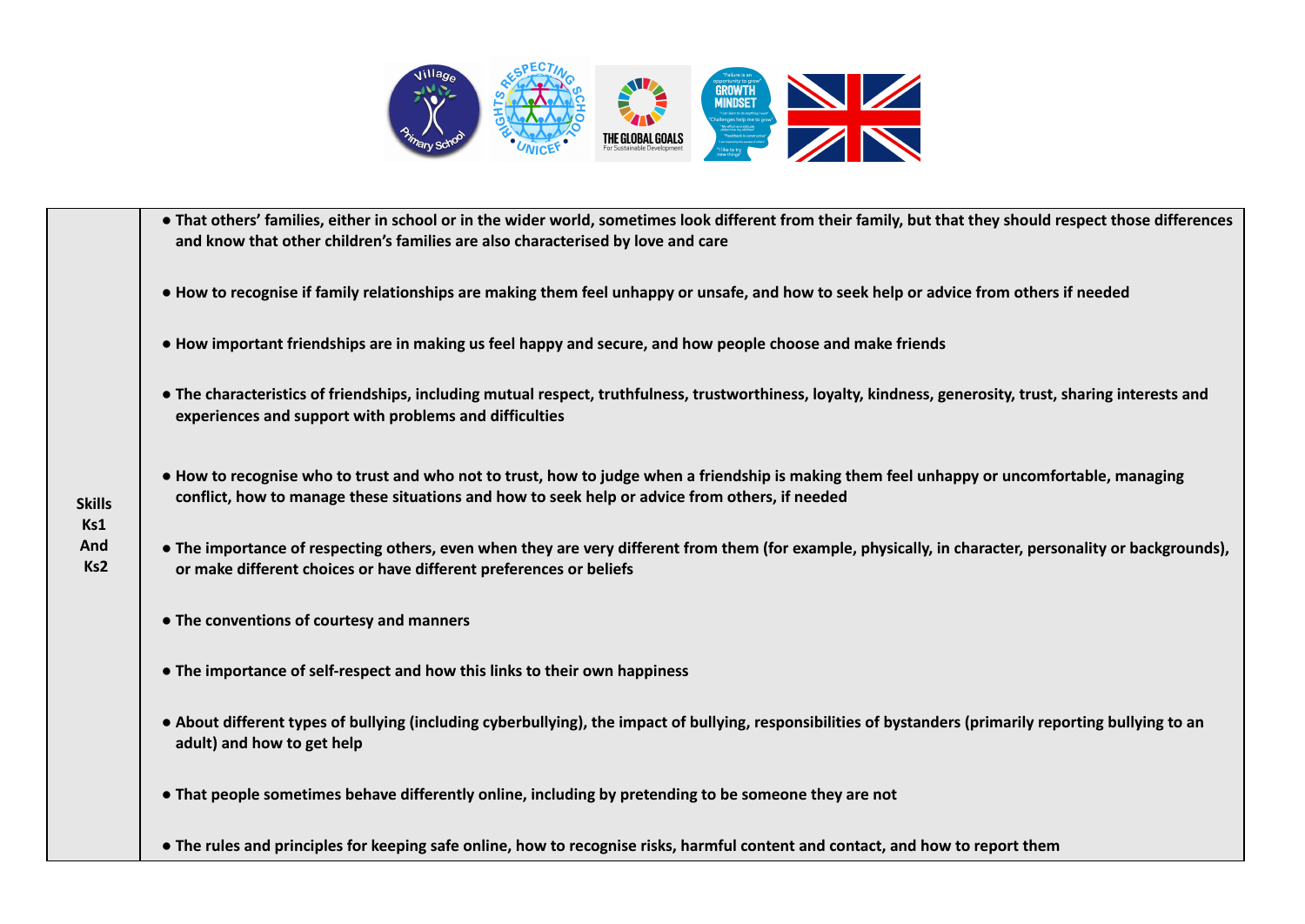

- **● How information and data is shared and used online**
- What sorts of boundaries are appropriate in friendships with peers and others (including in a digital context)
- . About the concept of privacy and the implications of it for both children and adults: including that it is not always right to keep secrets if they relate to **being safe**
- That each person's body belongs to them, and the differences between appropriate and inappropriate or unsafe physical, and other, contact
- **● How to recognise and report feelings of being unsafe or feeling bad about any adult**
- How to ask for advice or help for themselves or others, and to keep trying until they are heard
- **● How to report concerns or abuse, and the vocabulary and confidence needed to do so**
- **● Where to get advice e.g. Family, school and/or other sources**